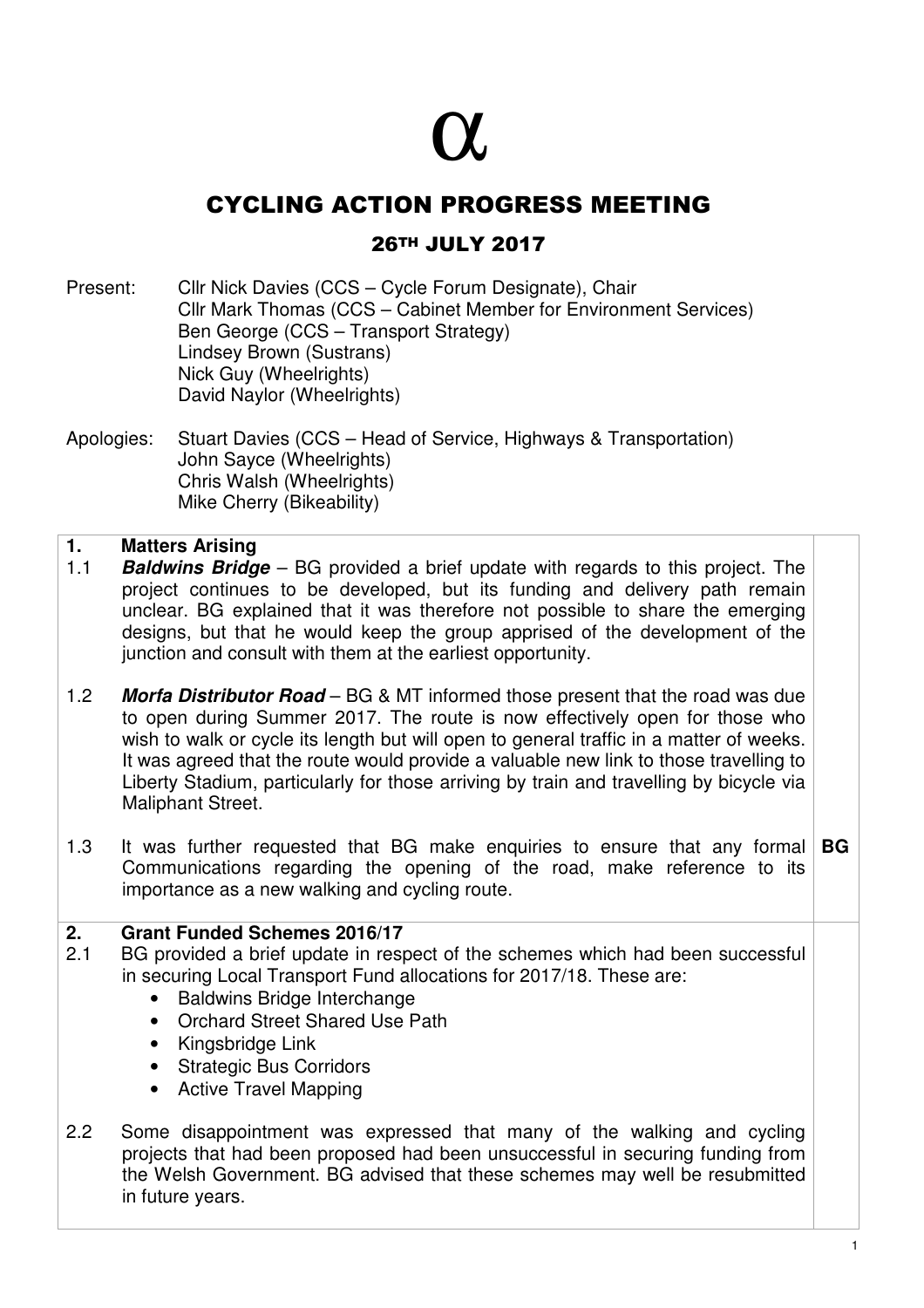#### **3. Manifesto Commitments to Cycling**

- 3.1 This item was principally raised by Members of Wheelrights in response to the inclusion and commitment to the Wheelrights Manifesto within the Labour Manifesto in the Local Government elections of 2017. The commitment essentially signals the intention to great improve the provision for cycling within Wards across Swansea.
- 3.2 MT advised that this commitment would be formally adopted by Council on the  $27<sup>th</sup>$ July 2017.
- 3.3 NG proposed that a small working group be established to develop a series of "Quick Wins" which would be routes that could be potentially established with only a small amount of funding to overcome local pinch points and obstructions. This was agreed.
- 3.4 NG outlined the first of these routes to the Councillors present.
- 3.5 BG requested that Councillors consider how the manifesto commitment would be met and particularly whether any additional funding could be made available to meet these aims. MT & ND agreed to this. **MT & ND**

#### **4. City Centre Cycle Route**

- 4.1 MT confirmed that the City Centre route on Singleton Street, Nelson Street, Union Street and Park Street was now largely complete. Those present thanked the Councillors for their advocacy to ensure that the route was delivered.
- 4.2 NG & LB asked for additional signage to be provided at the intersection of the route and Kingsway to ensure that cyclists were aware of the route. MT advised that the lack of signage may be indicative of the works not yet being complete, or of the impending changes to Kingsway. BG agreed to make the appropriate enquiries and feedback to the group. **BG**
- 4.3 MT provided a lengthy briefing for those present regarding a number of queries that had been raised by Wheelrights in recent weeks with regards to the proposed changes to the Kingsway. The request had principally requested that the shared use path provisions be moved from the north side to the south side of the street. The south side was considered to be more favourable in order to best link with existing routes for cyclists and reduce the number of junctions encountered.
- 4.4 MT advised that after much discussion the Council had resolved that the shared use path would remain on the north side of the street. This was because it was less likely to cause conflict with pedestrians alighting from the public transport services on the south side of the street. MT advised that raised crossings at side streets on the north side would promote good accessibility across these junctions. Wheelrights and Sustrans asked that consideration be given to priority for pedestrians and cyclists across these junctions. MT agreed to consider this request in consultation with the Highway Design Engineers. BG advised that allowing priority across junctions may present some significant safety concerns, but that in any event the current proposals would introduce shared space provisions that would reduce vehicle speeds and encourage easier crossings for **LB**  pedestrians and cyclists. LB agreed to supply the standard design for priority across junctions to MT and ND for consideration. **MT**
- 4.5 MT advised that a mandatory 20mph limit would be imposed upon Kingsway. NG **BG**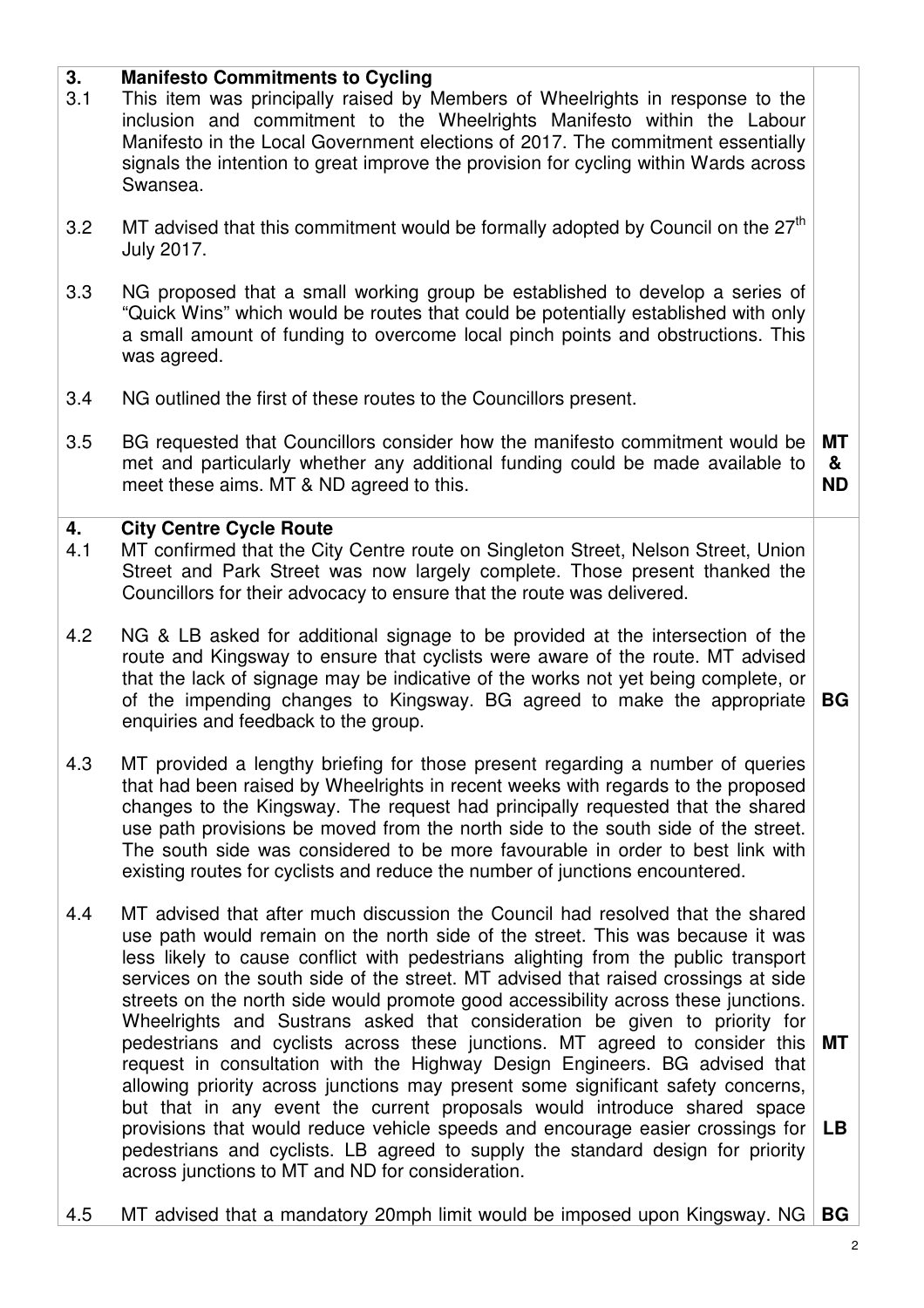| <b>BG</b><br>4.6<br>NG requested that the Council arrange a formal opening of the City Centre Cycle<br>Route. BG agreed to arrange this with the Council's Communications Department.<br><b>BG</b><br>4.7<br>LB pointed out that the proposed Kingsway route was not include in the draft INM.<br>BG agreed to address this.<br>5.<br><b>Kingsbridge Link</b><br>5.1<br>BG advised that funding had been secured to deliver Phase 1 in 2017/18. This<br>would deliver a route from Gowerton Station to Fairwood Terrace. Negotiations<br>with Network Rail and Penllergaer Estates to allow this to proceed had begun well.<br>5.2<br>In addition to this good progress, a separate application was being prepared to<br>vary the permissions for the Common Land in the north of the site to allow this<br>section of the route to be delivered in 2018 and beyond.<br><b>Pontarddulais Link</b><br>6.<br>6.1<br>LB advised that Sustrans had completed a recent exercise to make contact with<br>landowners who may be affected by the Pontarddulais Link and to establish if any<br>would be supportive of the scheme. It is now proposed that a local stakeholder<br>group be established to continue the development of the scheme. It is proposed<br>that this group would be formed of the following representatives:<br>City & County of Swansea<br>$\bullet$<br>Wheelrights<br>$\bullet$<br>Sustrans<br>$\bullet$<br><b>Local Representatives</b><br>$\bullet$<br><b>Local Councillors</b><br>$\bullet$<br>6.2<br>LB also informed the group of a second complementary project that had been<br>instructed by the Rural Development Plan Local Area Group. Capita Consultants<br>had been appointed to undertake a Rural Transport Study to determine an outline<br>concept for sustainable transport networks in Gower and Mawr (including<br>Pontarddulais).<br>6.3<br>NG advised that ACORP funding may be a useful funding source to support the<br>delivery of the Pontarddulais Link.<br>7.<br><b>Active Travel (Wales) Act - Integrated Network Map</b><br>7.1<br>BG advised the group that the City & County of Swansea was working in partnership<br>with Capita to deliver the requirements of the Integrated Network Map (INM). The<br>City & County of Swansea began the formal consultation in mid-June 2017 and this<br>would conclude in September 2017.<br>7.2<br>DN presented a number of draft examples of the proposals and responses that<br>Wheelrights intend to develop in the coming weeks. BG agreed that the proposals,<br>which appraised the proposed routes, would provide very helpful feedback. $BG BG$<br>agreed to forward these draft examples to Capita to ensure that they could be<br>successfully and efficiently incorporated into their work.<br>BG invited Wheelrights and Sustrans to feed any information and views in they<br>7.3<br>wished and to do so by email if it would be more helpful.<br>3 | asked whether the Council could consider a 20mph zone for the City Centre. BG<br>agreed to investigate the practicalities of this proposal. |  |
|----------------------------------------------------------------------------------------------------------------------------------------------------------------------------------------------------------------------------------------------------------------------------------------------------------------------------------------------------------------------------------------------------------------------------------------------------------------------------------------------------------------------------------------------------------------------------------------------------------------------------------------------------------------------------------------------------------------------------------------------------------------------------------------------------------------------------------------------------------------------------------------------------------------------------------------------------------------------------------------------------------------------------------------------------------------------------------------------------------------------------------------------------------------------------------------------------------------------------------------------------------------------------------------------------------------------------------------------------------------------------------------------------------------------------------------------------------------------------------------------------------------------------------------------------------------------------------------------------------------------------------------------------------------------------------------------------------------------------------------------------------------------------------------------------------------------------------------------------------------------------------------------------------------------------------------------------------------------------------------------------------------------------------------------------------------------------------------------------------------------------------------------------------------------------------------------------------------------------------------------------------------------------------------------------------------------------------------------------------------------------------------------------------------------------------------------------------------------------------------------------------------------------------------------------------------------------------------------------------------------------------------------------------------------------------------------------------------------------------------------------------------------------------------------------------------------------------------------------------------------------------------------------------------------------------------------------------|---------------------------------------------------------------------------------------------------------------------------------------------|--|
|                                                                                                                                                                                                                                                                                                                                                                                                                                                                                                                                                                                                                                                                                                                                                                                                                                                                                                                                                                                                                                                                                                                                                                                                                                                                                                                                                                                                                                                                                                                                                                                                                                                                                                                                                                                                                                                                                                                                                                                                                                                                                                                                                                                                                                                                                                                                                                                                                                                                                                                                                                                                                                                                                                                                                                                                                                                                                                                                                          |                                                                                                                                             |  |
|                                                                                                                                                                                                                                                                                                                                                                                                                                                                                                                                                                                                                                                                                                                                                                                                                                                                                                                                                                                                                                                                                                                                                                                                                                                                                                                                                                                                                                                                                                                                                                                                                                                                                                                                                                                                                                                                                                                                                                                                                                                                                                                                                                                                                                                                                                                                                                                                                                                                                                                                                                                                                                                                                                                                                                                                                                                                                                                                                          |                                                                                                                                             |  |
|                                                                                                                                                                                                                                                                                                                                                                                                                                                                                                                                                                                                                                                                                                                                                                                                                                                                                                                                                                                                                                                                                                                                                                                                                                                                                                                                                                                                                                                                                                                                                                                                                                                                                                                                                                                                                                                                                                                                                                                                                                                                                                                                                                                                                                                                                                                                                                                                                                                                                                                                                                                                                                                                                                                                                                                                                                                                                                                                                          |                                                                                                                                             |  |
|                                                                                                                                                                                                                                                                                                                                                                                                                                                                                                                                                                                                                                                                                                                                                                                                                                                                                                                                                                                                                                                                                                                                                                                                                                                                                                                                                                                                                                                                                                                                                                                                                                                                                                                                                                                                                                                                                                                                                                                                                                                                                                                                                                                                                                                                                                                                                                                                                                                                                                                                                                                                                                                                                                                                                                                                                                                                                                                                                          |                                                                                                                                             |  |
|                                                                                                                                                                                                                                                                                                                                                                                                                                                                                                                                                                                                                                                                                                                                                                                                                                                                                                                                                                                                                                                                                                                                                                                                                                                                                                                                                                                                                                                                                                                                                                                                                                                                                                                                                                                                                                                                                                                                                                                                                                                                                                                                                                                                                                                                                                                                                                                                                                                                                                                                                                                                                                                                                                                                                                                                                                                                                                                                                          |                                                                                                                                             |  |
|                                                                                                                                                                                                                                                                                                                                                                                                                                                                                                                                                                                                                                                                                                                                                                                                                                                                                                                                                                                                                                                                                                                                                                                                                                                                                                                                                                                                                                                                                                                                                                                                                                                                                                                                                                                                                                                                                                                                                                                                                                                                                                                                                                                                                                                                                                                                                                                                                                                                                                                                                                                                                                                                                                                                                                                                                                                                                                                                                          |                                                                                                                                             |  |
|                                                                                                                                                                                                                                                                                                                                                                                                                                                                                                                                                                                                                                                                                                                                                                                                                                                                                                                                                                                                                                                                                                                                                                                                                                                                                                                                                                                                                                                                                                                                                                                                                                                                                                                                                                                                                                                                                                                                                                                                                                                                                                                                                                                                                                                                                                                                                                                                                                                                                                                                                                                                                                                                                                                                                                                                                                                                                                                                                          |                                                                                                                                             |  |
|                                                                                                                                                                                                                                                                                                                                                                                                                                                                                                                                                                                                                                                                                                                                                                                                                                                                                                                                                                                                                                                                                                                                                                                                                                                                                                                                                                                                                                                                                                                                                                                                                                                                                                                                                                                                                                                                                                                                                                                                                                                                                                                                                                                                                                                                                                                                                                                                                                                                                                                                                                                                                                                                                                                                                                                                                                                                                                                                                          |                                                                                                                                             |  |
|                                                                                                                                                                                                                                                                                                                                                                                                                                                                                                                                                                                                                                                                                                                                                                                                                                                                                                                                                                                                                                                                                                                                                                                                                                                                                                                                                                                                                                                                                                                                                                                                                                                                                                                                                                                                                                                                                                                                                                                                                                                                                                                                                                                                                                                                                                                                                                                                                                                                                                                                                                                                                                                                                                                                                                                                                                                                                                                                                          |                                                                                                                                             |  |
|                                                                                                                                                                                                                                                                                                                                                                                                                                                                                                                                                                                                                                                                                                                                                                                                                                                                                                                                                                                                                                                                                                                                                                                                                                                                                                                                                                                                                                                                                                                                                                                                                                                                                                                                                                                                                                                                                                                                                                                                                                                                                                                                                                                                                                                                                                                                                                                                                                                                                                                                                                                                                                                                                                                                                                                                                                                                                                                                                          |                                                                                                                                             |  |